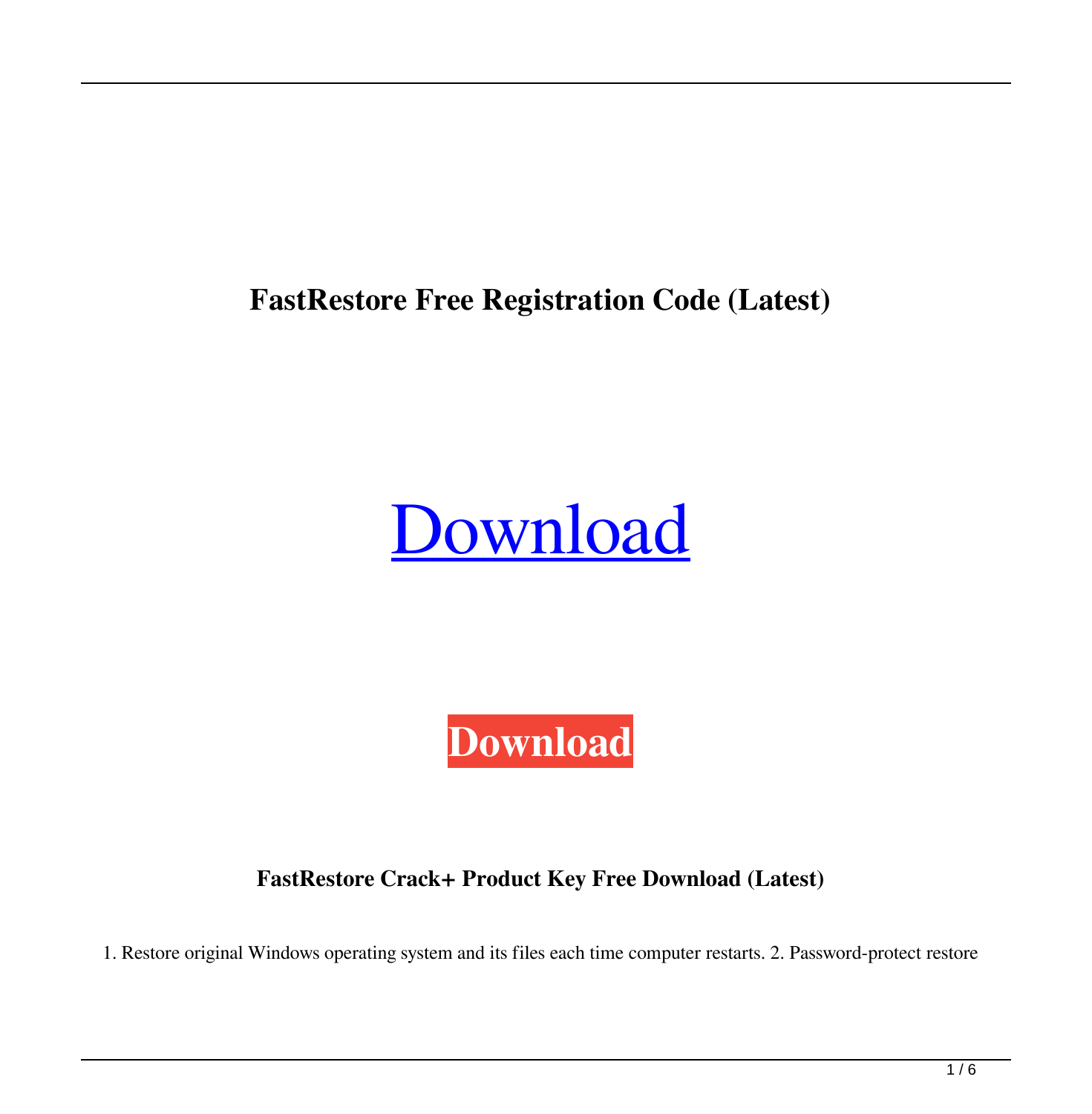process, and your restore settings will be locked each time you power on your computer. 3. Run FastRestore For Windows 10 Crack from your USB drive, CD or any other removable media. 4. Cracked FastRestore With Keygen works on any version of Windows OS (NT, 2000, ME, XP, Vista, Windows 7). 5. FastRestore supports running on any language OS like English, Chinese, French, German, Italian, Spanish. 6. Quickly restore Windows XP, Vista, Windows 7. 7. Save and restore startup programs and registry settings. 8. Restore Windows XP and Vista shortcuts. 9. Restore programs, files and system configuration. 10. Install, uninstall, repair, upgrade, backup and restore Windows programs and drivers. 11. Backup original system registry settings, system files, configuration and settings. 12. Restore installed software, drivers, programs, and files. 13. Restore system display, sound and video card settings. 14. Protect critical system files and system settings. 15. Delete computer users, or change their password. 16. Reset Windows password. 17. Allows you to select restored systems and restore specific settings from any of the system. Microsoft SQL Server 2005 Express is a powerful, professional, and easy-to-use SQL server development tool that can be used to create, manage, and maintain all SQL databases and development projects. It is easy-to-use, cost-effective, and good business practice. Microsoft SQL Server 2005 Express can be installed on a development PC that has SQL Server 2000 or SQL Server 2005 installed on it. Then, a database user will be created and will have to connect to the database server. Once the database server is connected to, the database user can perform most SQL tasks. Microsoft SQL Server 2005 Express can be used by novice users and by advanced database users. By downloading the database, anyone can easily test its function and potential. Microsoft SQL Server 2005 Express can be downloaded from the Microsoft website. To learn more about SQL Server Express, please visit: 7 video tutorial how to get root access on iphone jailbreaking on android for any iphone and android device with no need of any root certificate..

#### **FastRestore Crack+ Registration Code For PC**

Keymacro is a window manager for Linux. It works exactly like the classic window managers, like WindowMaker and MWM, but it uses key combinations instead of mouse clicks. Keymacro is designed to be similar to what you are used to using on your desktop. It provides the full functionality you would expect from a window manager like the ability to resize windows, maximize and minimize, move windows around on the screen, and create "modes" for the windows. It features tabbed windows so you can have windows open side-by-side, or you can have them stacked vertically on the screen. It features workspace so that you can have many windows open at once and switch between them easily. It also provides hotkeys for moving around the windows, resizing windows, maximizing and minimizing windows, and closing windows. This is the ultimate keyboarding window manager for Linux. Keymacro:Keymacro is a window manager for Linux. It works exactly like the classic window managers, like WindowMaker and MWM, but it uses key combinations instead of mouse clicks. Keymacro is designed to be similar to what you are used to using on your desktop. It provides the full functionality you would expect from a window manager like the ability to resize windows, maximize and minimize,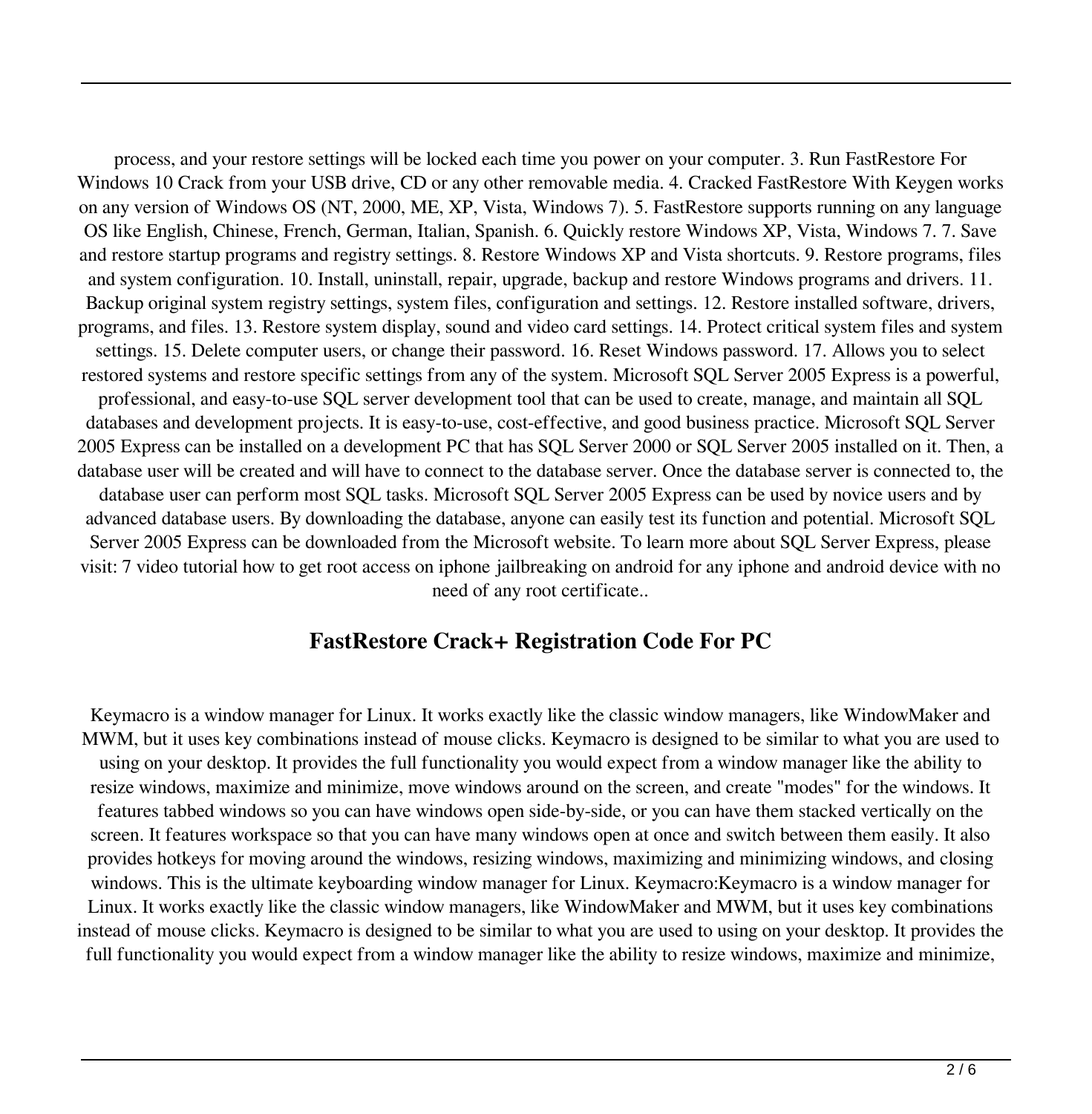move windows around on the screen, and create "modes" for the windows. It features tabbed windows so you can have windows open side-by-side, or you can have them stacked vertically on the screen. It features workspace so that you can have many windows open at once and switch between them easily. It also provides hotkeys for moving around the windows, resizing windows, maximizing and minimizing windows, and closing windows. This is the ultimate keyboarding window manager for Linux. The Windoe name is derived from the word "window" (Windo), and the name is used to refer to the GUI system installed on the default screen configuration. Windoe 3 is a graphical user interface that provides an easy-to-use interface for users to get familiar with a computer system. The most significant difference between Windoe 3 and other graphical user interface (GUI) systems is that it makes use of the middle mouse button (MMB) to open files and open URLs. Windoe 3 is designed as a seamless replacement for the 81e310abbf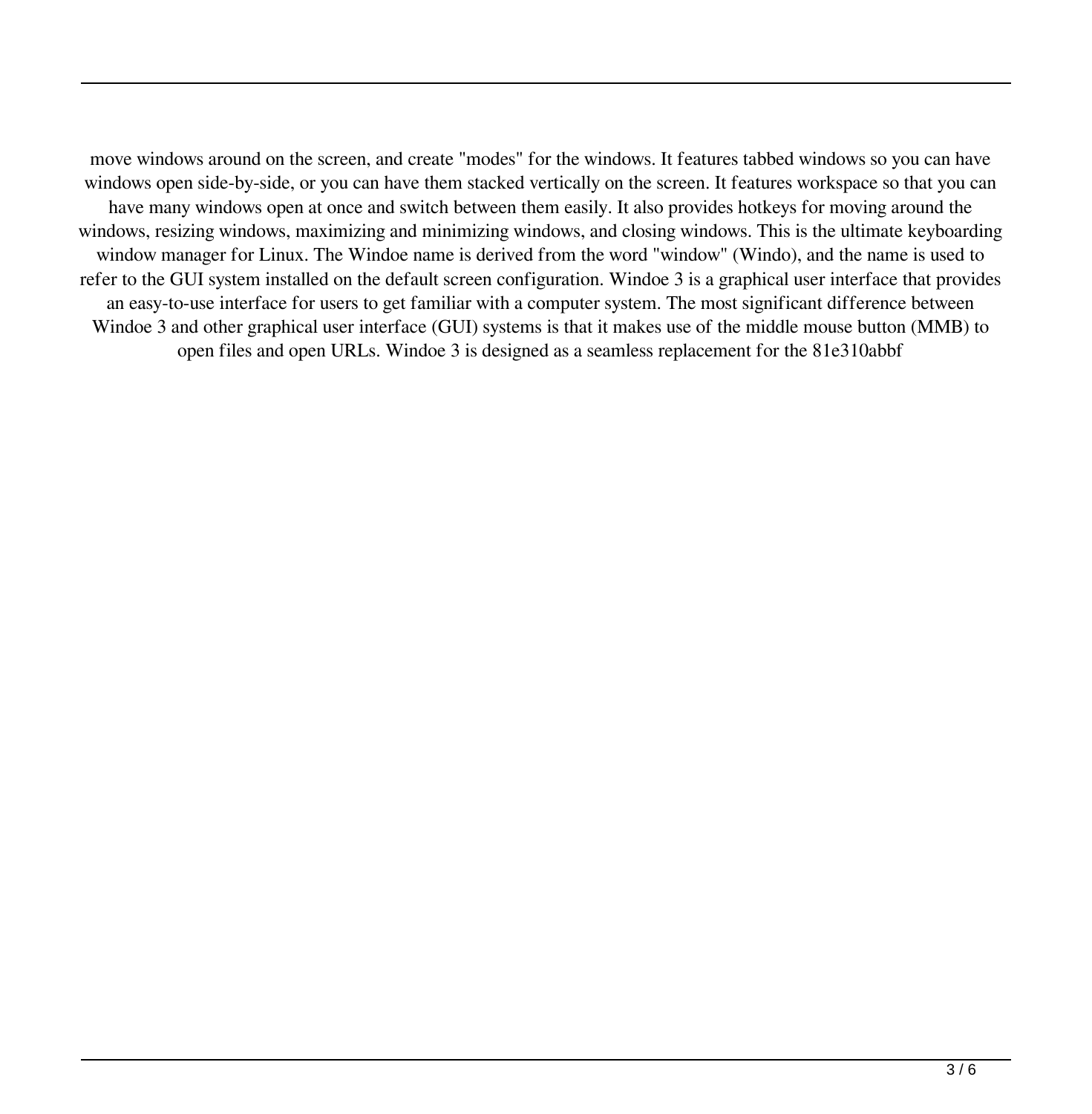### **FastRestore Crack Free**

FastRestore is an application that is able to restore protected areas like OS or partition to its original configurations each time it restarts. FastRestore allows you to password-protect the program and its settings, and you can restore your configurations after each system reboot. For home computers, it saves time and cost to maintain family PCs. It always keeps your computers fresh as new installed when your family remembers won't be able to change the PC with this program. For Internet cafes, public computers, school computer labs, IT administrators may use this program to restore computer to its original configuration each time after restarting the computer. No user can make changes on the protected OS and disk, or even delete a file on desktop. It is especially useful if you are not a skilled computer user and tired of viruses, system reinstallations, or a slow PC. Features: 1. You can protect all partitions of your computer and configuration files like OS and applications. 2. It can auto-restore each time it reboots. 3. Ability to lock the protected file/folder and setting is saved. 4. Import/Export function (Export to text file and Import from text file). 5. Ability to restore the protected configuration without need of Windows update. 6. Large memory buffer - will restore protected file/folder and setting on less amount of memory, increase performance and speed. 7. Ability to restore protected OS to fresh installed state. 8. New feature allows you to password protect each protected file/folder, it can easily protect file/folder by password, protect with multiple passwords to protect more folders. 9. Ability to clear saved password to protect files/folder. 10. Ability to set the backup directory. 11. Ability to create backup files for saved configuration. 12. You can set the restore password and create text file for exported configurations. 13. "Notepad" replacement. You can use FastRestore as a simple Notepad replacement. 14. Ability to auto-save on exit. 15. Email notification when backup files successfully exported or imported. 16. Full support for 32-bit and 64-bit Windows. 17. Ability to import/export a text file to import settings. EAGLE RACE SHORTBOOT is a simple to use program. It offers an easy method of booting a serial game console on Windows. Windows XP, Vista, 7 and 8 will be supported. The program

#### **What's New in the FastRestore?**

FastRestore is an application that is able to restore protected areas like OS or partition to its original configurations each time it restarts. FastRestore allows you to password-protect the program and its settings, and you can restore your configurations after each system reboot. For home computers, it saves time and cost to maintain family PCs. It always keeps your computers fresh as new installed when your family remembers won't be able to change the PC with this program. For Internet cafes, public computers, school computer labs, IT administrators may use this program to restore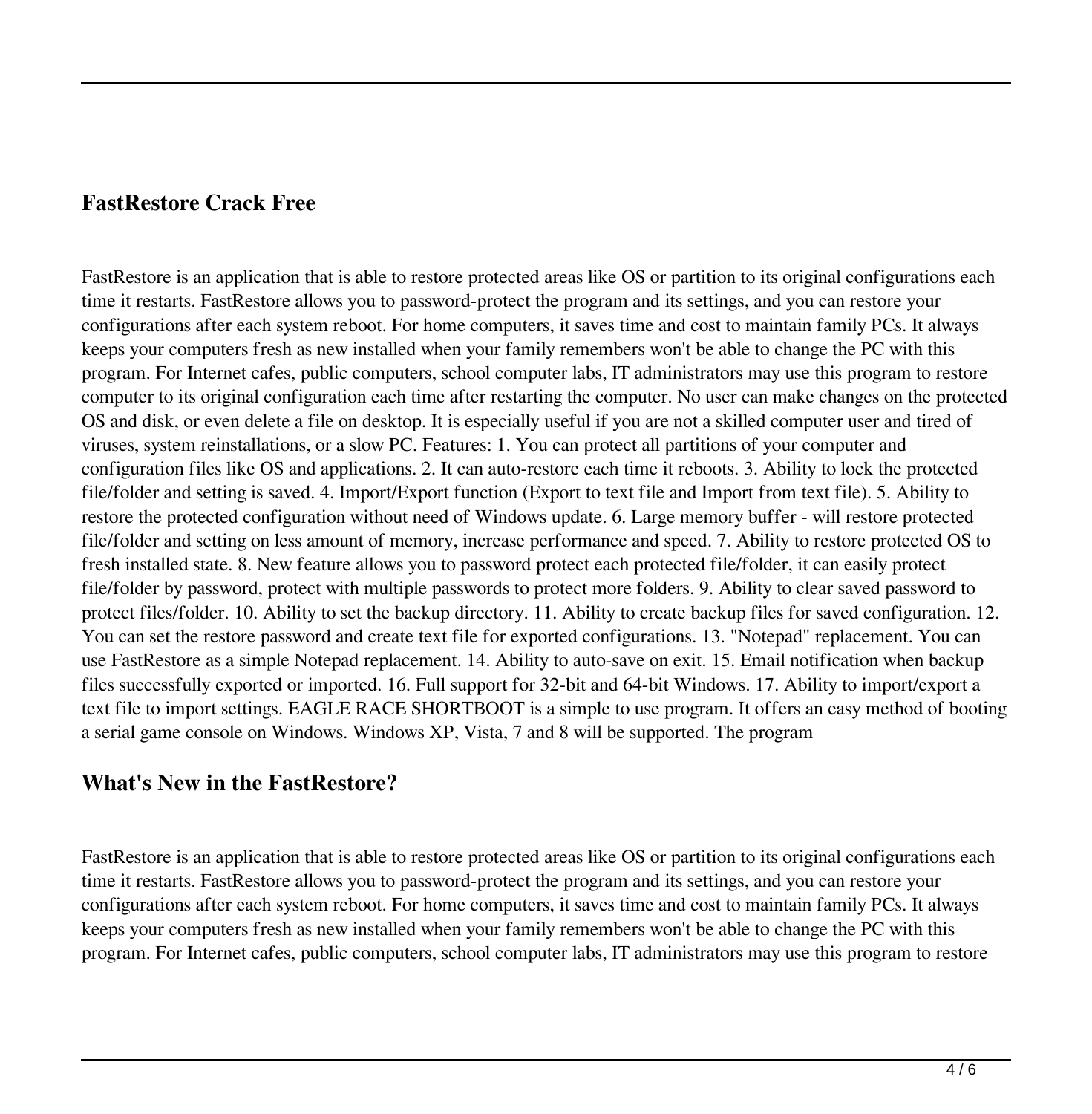computer to its original configuration each time after restarting the computer. No user can make changes on the protected OS and disk, or even delete a file on desktop. It is especially useful if you are not a skilled computer user and tired of viruses, system reinstallations, or a slow PC. FastRestore is an application that is able to restore protected areas like OS or partition to its original configurations each time it restarts. FastRestore allows you to password-protect the program and its settings, and you can restore your configurations after each system reboot. For home computers, it saves time and cost to maintain family PCs. It always keeps your computers fresh as new installed when your family remembers won't be able to change the PC with this program. For Internet cafes, public computers, school computer labs, IT administrators may use this program to restore computer to its original configuration each time after restarting the computer. No user can make changes on the protected OS and disk, or even delete a file on desktop. It is especially useful if you are not a skilled computer user and tired of viruses, system reinstallations, or a slow PC. What are the features of FastRestore 3.0? FastRestore is the best software for you to backup and restore the configuration of Windows system to its original state. It helps you to protect your computer, and you can easily recover it when it is infected by viruses, power failure, or other disasters. It can work as a Windows system restore utility and a data backup application. What's more, FastRestore is a powerful and useful application, and it is very easy to use. You can protect a computer, your own computer and the computer of your friends or family members without any computer skill, and it will help you to save your computer resource. Key features of FastRestore: \*It can restore your system files, user profile, password, hardware, and system settings. \*It can not only protect a computer, but also other files like video, music, and photo. \*It can protect a network, and it is especially designed for Internet cafes. \*It is easy to use and there are many installation types for you to choose. FastRestore 3.0, a powerful and useful software, is here to save your time and